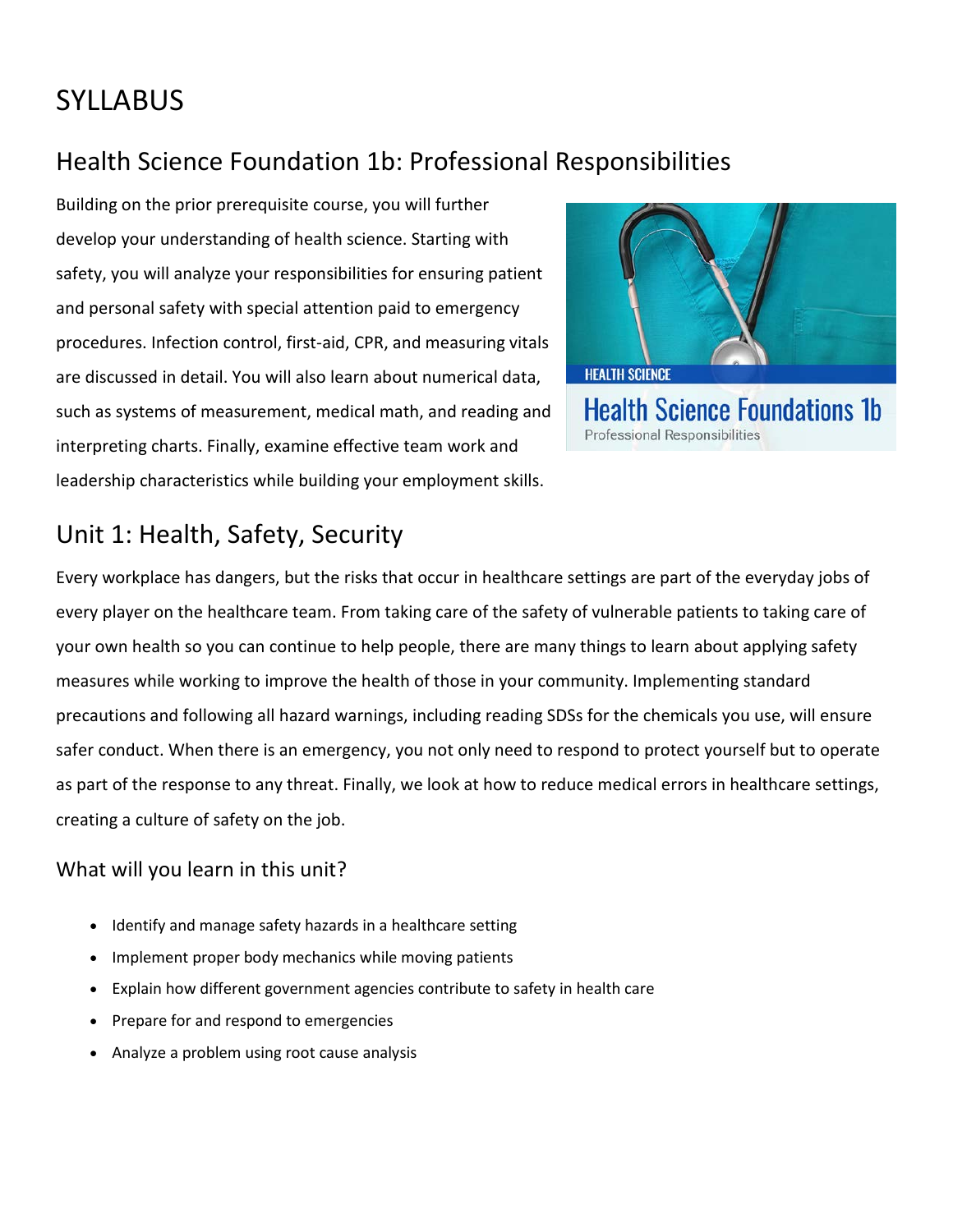### UNIT 1 Assignments

| <b>Assignment</b>     | <b>Type</b> |
|-----------------------|-------------|
| Unit 1 Text Questions | Homework    |
| Unit 1 Lab            | Homework    |
| Unit 1 Activity       | Homework    |
| Unit 1 Discussion 1   | Discussion  |
| Unit 1 Discussion 2   | Discussion  |
| Unit 1 Quiz           | Discussion  |

### Unit 2: Infection Control

How do we get sick? Tracing the chain of infection, we will learn how pathogens can invade and cause illness. We will learn how the body defends itself and the steps that each person can take to help stop the spread of infection. Something as simple as handwashing is the strongest weapon against pathogens, helping ordinary people and healthcare workers to keep germs at bay. But healthcare workers have a special duty to fight the spread of disease, being in the center of infection control—and with the power to fight the spread of disease, both to themselves and to the public at large.

- Summarize the chain of infection
- Compare levels of cleaning in a healthcare setting
- Recommend when and how to cleanse hands in a healthcare setting
- Differentiate between standard precautions and transmission-based precautions
- Link infection control practices to the fight against drug-resistant infections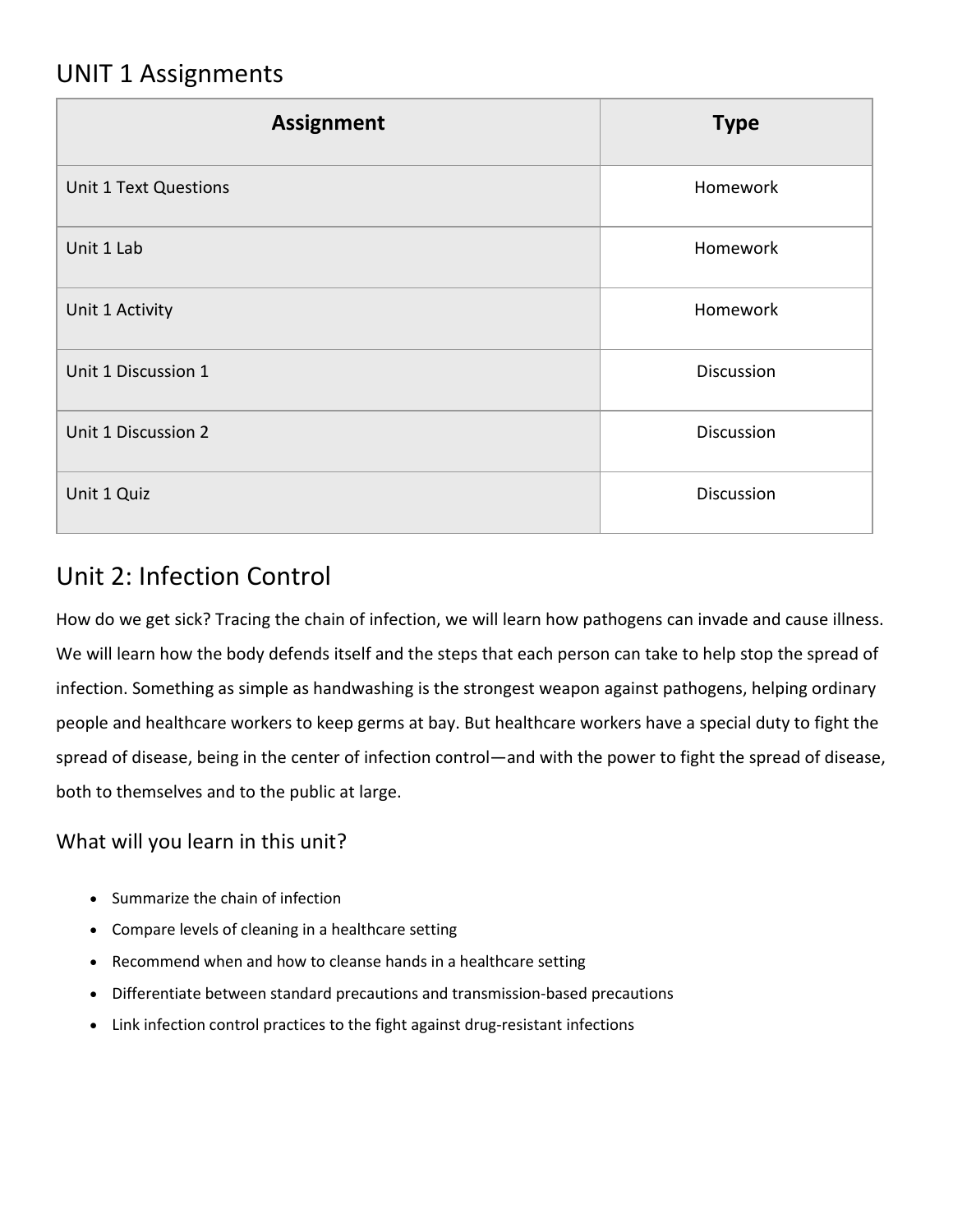### UNIT 2 Assignments

| <b>Assignment</b>            | <b>Type</b>       |
|------------------------------|-------------------|
| <b>Unit 2 Text Questions</b> | Homework          |
| Unit 2 Lab                   | Homework          |
| Unit 2 Activity              | Homework          |
| Unit 2 Discussion 1          | <b>Discussion</b> |
| Unit 2 Discussion 2          | Discussion        |
| Unit 2 Quiz                  | Discussion        |

### Unit 3: Bloodborne Pathogens

Jobs in healthcare are on the front lines of the fight against the spread of pathogens, and none more important than the serious bloodborne diseases caused by HIV, Hepatitis B, and Hepatitis C. We will learn the proper techniques for putting on and taking off PPE to stay safe from bloodborne and other pathogens. Each step done properly can stop a deadly pathogen in its tracks. In addition, we will dig into what community members can do to prevent exposure or access resources if they are exposed to a bloodborne disease.

- Assess the risks posed by the most common bloodborne pathogens in the United States
- Describe how bloodborne pathogens can spread in healthcare settings
- Reconstruct the steps for properly putting on PPE
- Explain the reasons for safely disposing of biohazardous waste
- Summarize the most risky behaviors for transmission of bloodborne diseases, both in a healthcare setting and in the community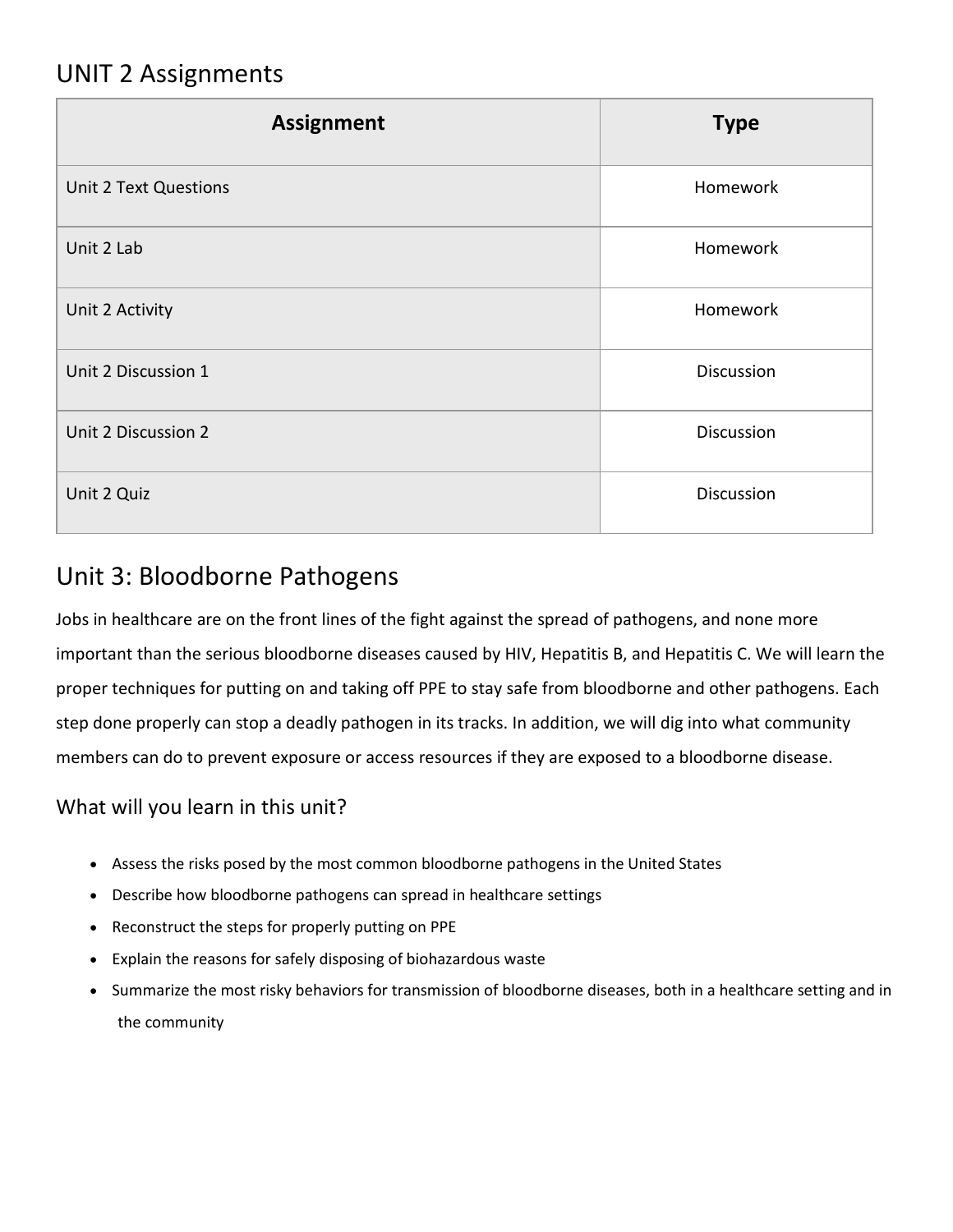### UNIT 3 Assignments

| <b>Assignment</b>            | <b>Type</b> |
|------------------------------|-------------|
| <b>Unit 3 Text Questions</b> | Homework    |
| Unit 3 Lab                   | Homework    |
| Unit 3 Activity              | Homework    |
| Unit 3 Discussion 1          | Discussion  |
| Unit 3 Discussion 2          | Discussion  |
| Unit 3 Quiz                  | Discussion  |

### Unit 4: Signs of Life: Vital Signs and CPR

The signs of life, or what we call vital signs, are the ways we can sense the mysterious quality we call "life" in a body. The right temperature, beating of the heart, the in and out of respiration, and the pressure with which blood pumps throughout our bodies are the ways we can tell that we are alive. Anytime any one of the vital signs deviates from the normal range, it can signal a serious health problem, so healthcare workers check on these signs of life very frequently, looking for any early sign of an ailment that they can help. Knowing how to properly check these measurements and record them is an integral part of most healthcare jobs. In an emergency, when these signs are not present or are wavering, learning CPR and first aid will mean that you can help keep these vital signs going, keeping a person alive until advanced medical care can take over.

- Measure and assess body temperature readings, integrating knowledge about thermoregulation
- Trace the changes in breathing and pulse rates throughout the lifespan
- Appraise the relationship between the oxygen saturation of the blood and other vital signs
- Summarize the difference between systolic and diastolic blood pressure readings
- Describe the effects that CPR can have on a patient in cardiac arrest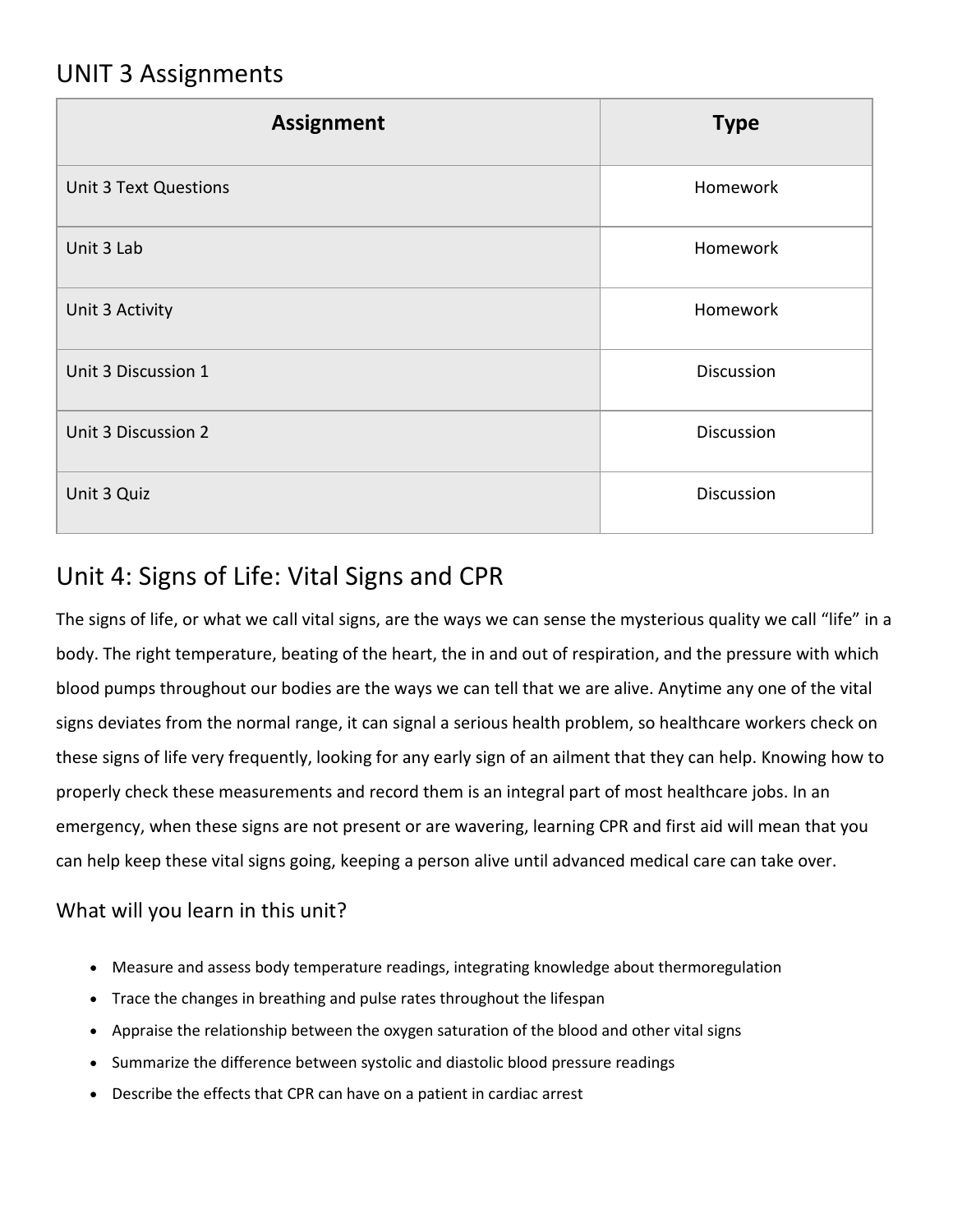### UNIT 4 Assignments

| <b>Assignment</b>            | <b>Type</b> |
|------------------------------|-------------|
| <b>Unit 4 Text Questions</b> | Homework    |
| Unit 4 Lab                   | Homework    |
| Unit 4 Activity              | Homework    |
| Unit 4 Discussion 1          | Discussion  |
| Unit 4 Discussion 2          | Discussion  |
| Unit 4 Quiz                  | Discussion  |

### Health Science Foundation 1b Midterm Exam

- Review information acquired and mastered from this course up to this point.
- Take a course exam based on material from the first four units in this course (Note: You will be able to open this exam only one time.)

#### MIDTERM Assignments

| <b>Assignment</b>         | <b>Type</b> |
|---------------------------|-------------|
| Midterm Exam              | Exam        |
| <b>Midterm Discussion</b> | Discussion  |

#### Unit 5: Data, Measurement, and Math

It's as easy as 1, 2, 3 to apply math skills to healthcare calculations that are used every day. In fact, fractions, decimals, and converting measurements are numerical tools that healthcare workers use all the time. Measuring time, temperature, height, weight, distance, angle and many other parameters provides valuable data for treating patients or analyzing public health problems. Once that important data is collected, turning it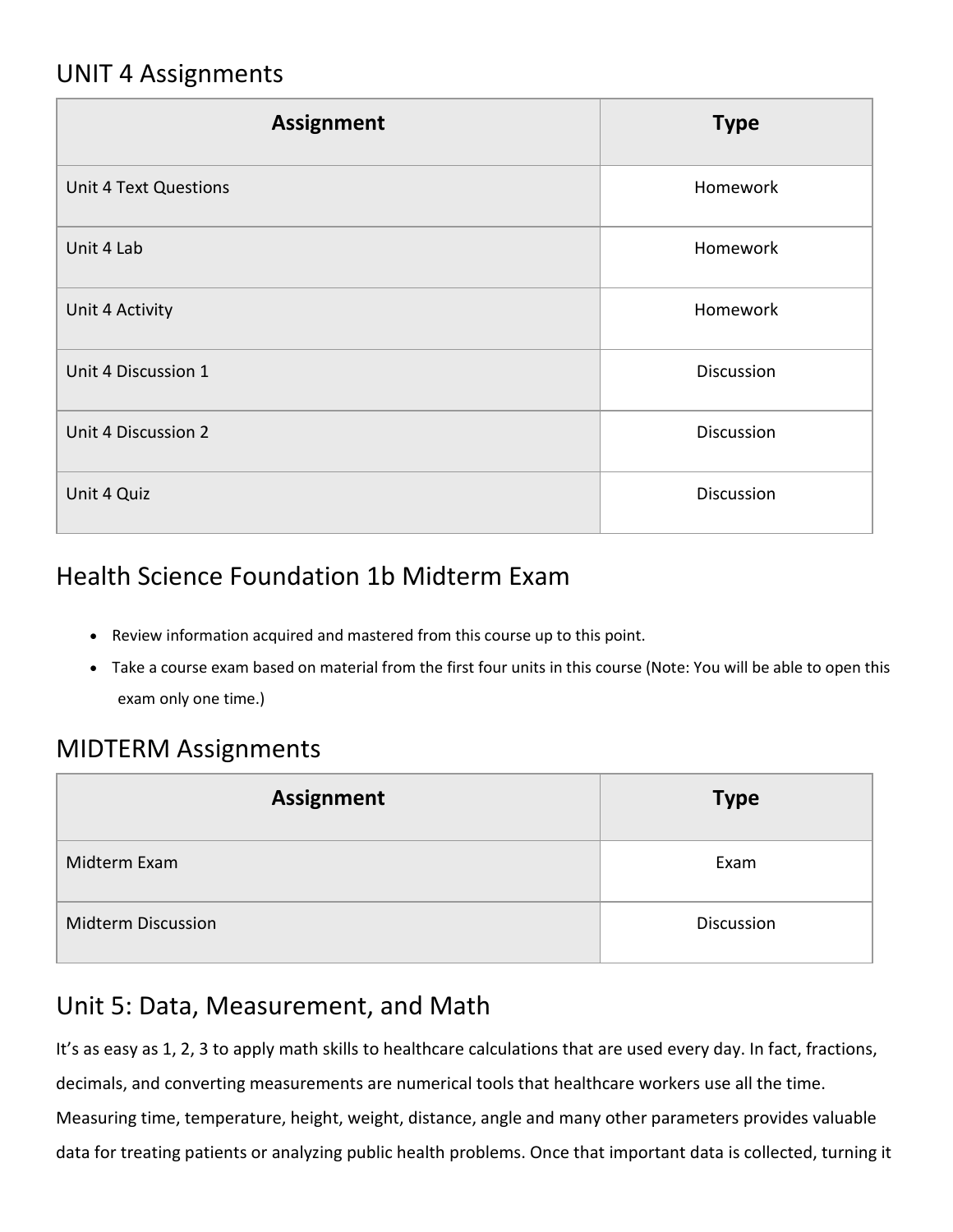into a visually interesting graph, table, diagram, or chart can help healthcare professionals and their patients understand this information quickly and easily.

#### What will you learn in this unit?

- Distinguish between ratios and percentages
- Name the units of measurement in imperial and metric systems
- Convert between imperial and metric measurements
- Calculate body mass index
- Interpret charts, diagrams, graphs, and tables to use numeric information

## UNIT 5 Assignments

| <b>Assignment</b>            | <b>Type</b> |
|------------------------------|-------------|
| <b>Unit 5 Text Questions</b> | Homework    |
| Unit 5 Lab                   | Homework    |
| Unit 5 Activity              | Homework    |
| Unit 5 Discussion 1          | Discussion  |
| Unit 5 Discussion 2          | Discussion  |
| Unit 5 Quiz                  | Discussion  |

### Unit 6: Technology in Healthcare

Information technology as well as simple and advanced technologies used in diagnosing and treating patients plays a crucial role in medicine today. From stethoscopes to CT scanners, all this tech requires skilled, observant workers to correctly operate and maintain. But some of the biggest changes that tech brings to healthcare are in the electronic health records (EHRs) that store all types of patient information so medical professionals can help patients to optimize their health. Of course, along with the ease of using EHRs comes the danger of compromising patient privacy—either by posting about your work on social media (a big no-no!)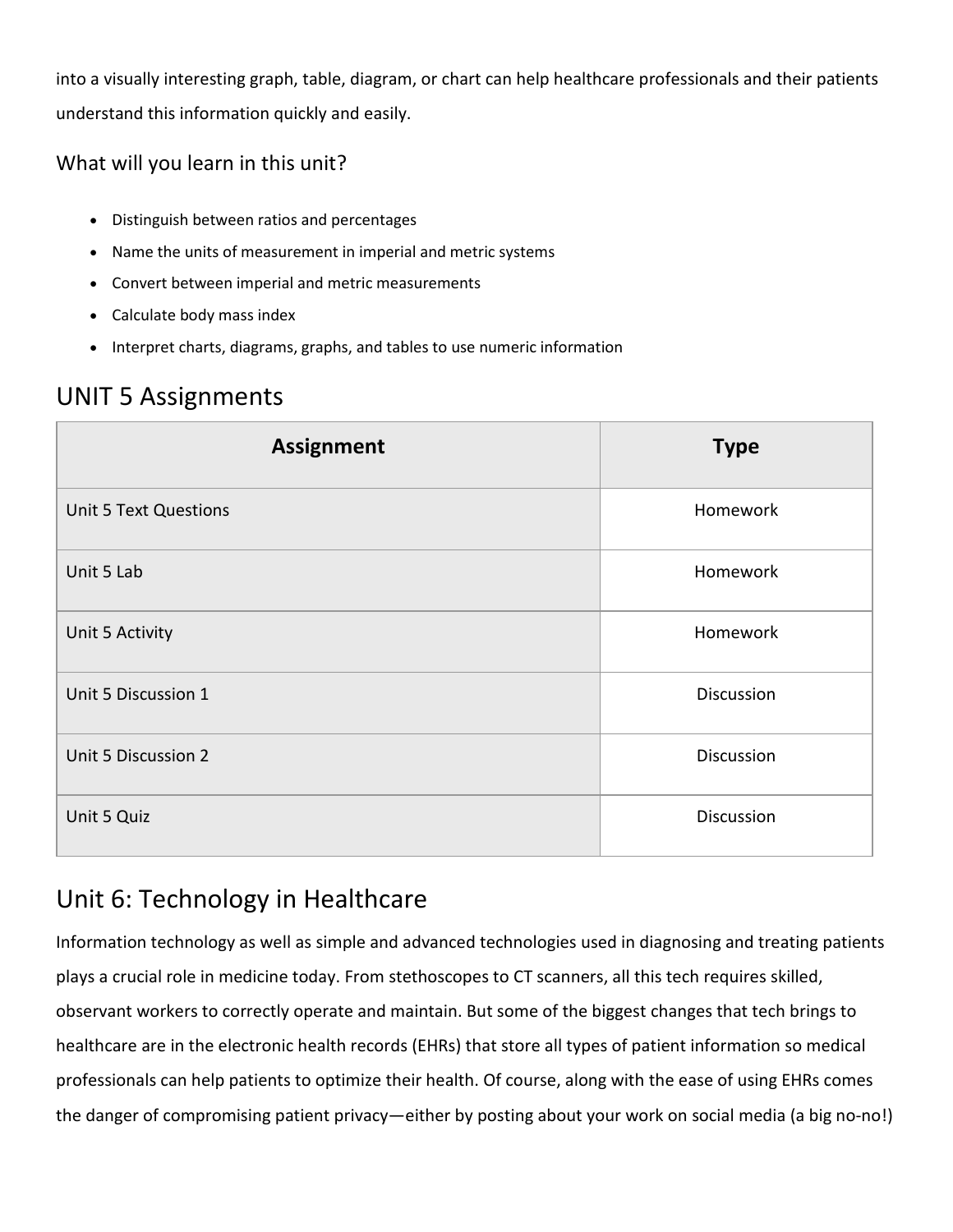or simply sending a record to the wrong person. Learning how to appropriately handle medical records is therefore of the utmost importance - let's dive in!

#### What will you learn in this unit?

- Describe the different types of technology used to diagnose, treat, and track patient health
- Troubleshoot simple computer problems
- Summarize the different parts of an electronic health record (EHR)
- Evaluate the reliability of health resources on the web
- Explain steps to keep protected health information (PHI) safe as an allied health professional

### UNIT 6 Assignments

| <b>Assignment</b>            | <b>Type</b> |
|------------------------------|-------------|
| <b>Unit 6 Text Questions</b> | Homework    |
| Unit 6 Lab                   | Homework    |
| Unit 6 Activity              | Homework    |
| Unit 6 Discussion 1          | Discussion  |
| Unit 6 Discussion 2          | Discussion  |
| Unit 6 Quiz                  | Discussion  |

### Unit 7: Teamwork and Leadership

Healthcare is a team sport—each person on the team has a job, and if they all work together effectively, the goal of high-quality patient care can be met. Everyone wins when the team pulls together. But just what can each person do to be a great team member? Read on for some great teamwork tips, as well as guidance on how to become a leader. Leadership can be practiced whether you are a member of a team or leading a team. And when the team comes into conflict, there are some basic strategies to manage and resolve issues so everyone can continue to work towards the goal of health for the community.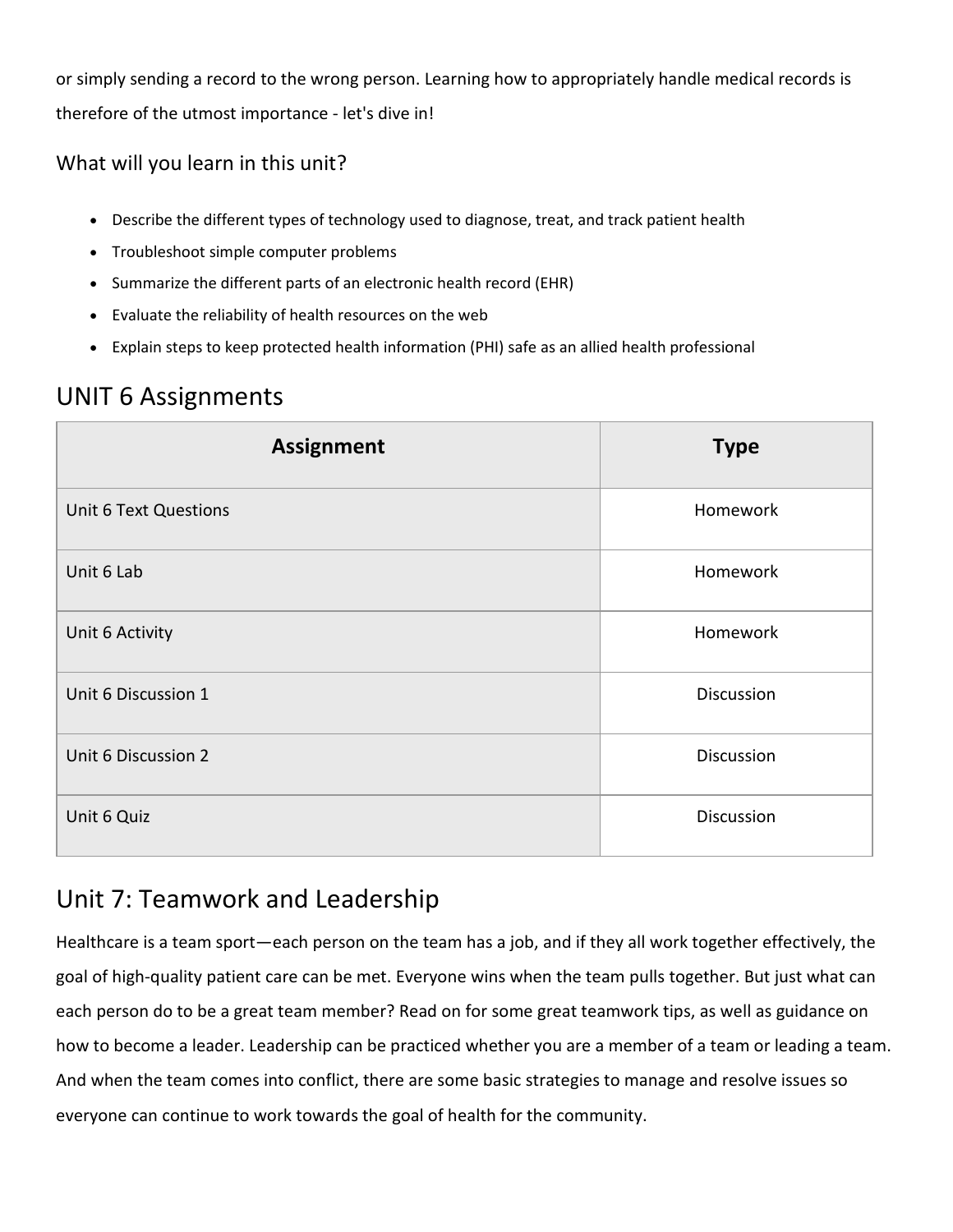#### What will you learn in this unit?

- Analyze the roles of different healthcare team members
- List and explain characteristics of good teams
- Lead or participate effectively in meetings
- Recognize resistance to change in patients and colleagues
- Apply conflict resolution techniques to disagreements

#### UNIT 7 Assignments

| <b>Assignment</b>            | <b>Type</b> |
|------------------------------|-------------|
| <b>Unit 7 Text Questions</b> | Homework    |
| Unit 7 Lab                   | Homework    |
| Unit 7 Activity              | Homework    |
| Unit 7 Discussion 1          | Discussion  |
| Unit 7 Discussion 2          | Discussion  |
| Unit 7 Quiz                  | Discussion  |

#### Unit 8: Employability in Healthcare

The healthcare industry has the most jobs of any sector of the US economy. Students who can demonstrate both competent skills and strong "soft" skills will likely become valuable team members. Enthusiasm, integrity, and a strong work ethic will impress potential employers, so improving these qualities in oneself is an important part of preparing for a career. Read on for some tips regarding how to find and successfully apply for job opportunities in the field.

- Present a professional image through behavior, appearance, and demeanor
- Demonstrate work-ready characteristics and habits such as punctuality, dependability, discretion, and flexibility
- Analyze your career goals and assess their feasibility